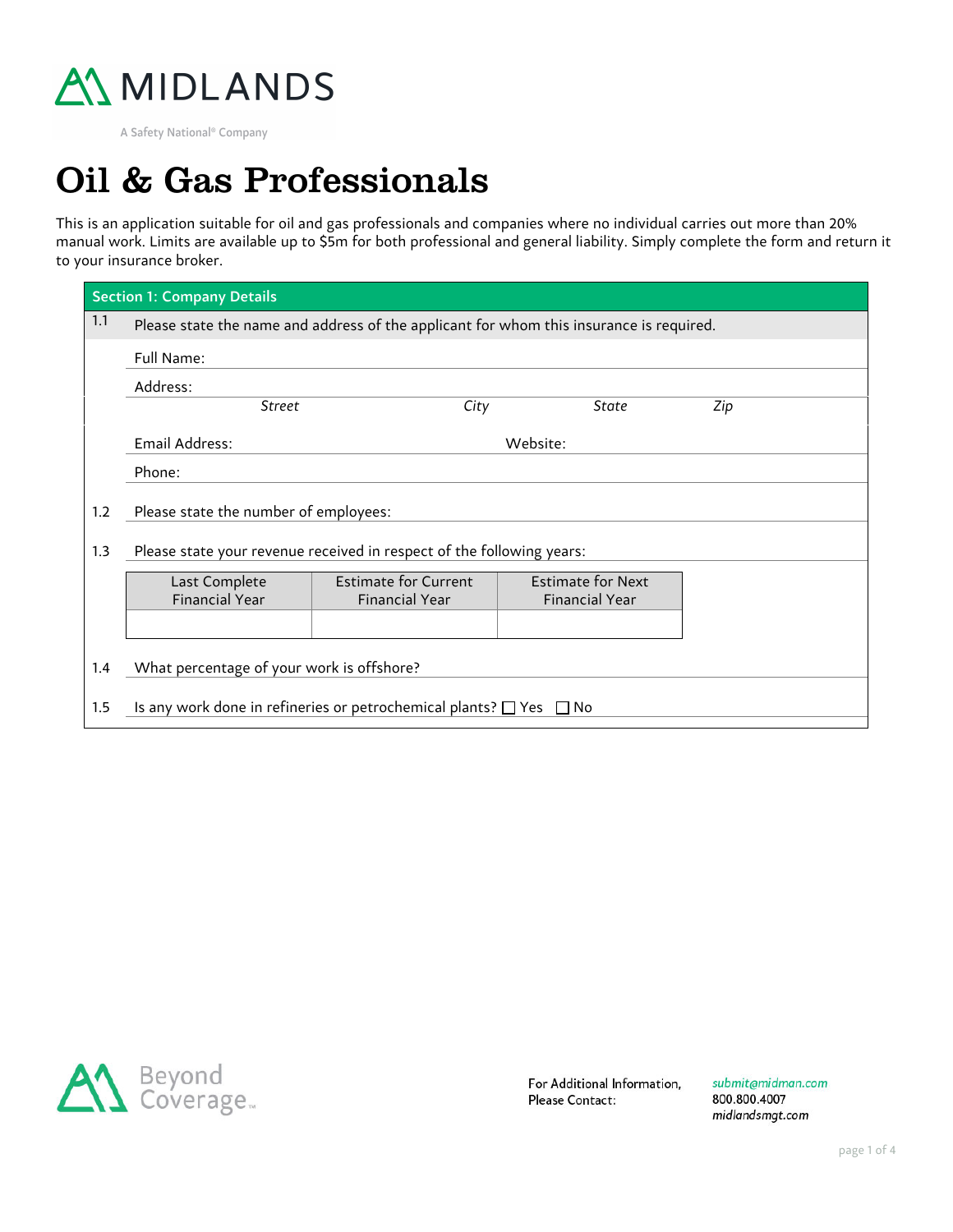|                                                     | <b>Section 2: Activities</b>                                                                                                               |                                       |                                              |                                       |                                |                                              |  |
|-----------------------------------------------------|--------------------------------------------------------------------------------------------------------------------------------------------|---------------------------------------|----------------------------------------------|---------------------------------------|--------------------------------|----------------------------------------------|--|
| 2.1                                                 | a. Please provide a full breakdown of the activities performed by each of your employees.                                                  |                                       |                                              |                                       |                                |                                              |  |
|                                                     |                                                                                                                                            | <b>Employee 1</b>                     | <b>Employee 2</b>                            | <b>Employee 3</b>                     | Employee 4                     | <b>Employee 5</b>                            |  |
|                                                     | Name:                                                                                                                                      |                                       |                                              |                                       |                                |                                              |  |
|                                                     | Years of Experience:                                                                                                                       |                                       |                                              |                                       |                                |                                              |  |
|                                                     | Engineer: Drilling                                                                                                                         | $\Box$                                | П                                            | П                                     | $\Box$                         | П                                            |  |
|                                                     | Engineer: Reservoir                                                                                                                        | П                                     |                                              |                                       |                                |                                              |  |
|                                                     | Engineer: Production                                                                                                                       | П                                     |                                              | L                                     | ┌                              | L                                            |  |
|                                                     | Geologist/Geoscientist:                                                                                                                    | $\Box$                                | $\Box$                                       | $\Box$                                | Г                              | Г                                            |  |
|                                                     | Health & Safety:                                                                                                                           | $\Box$                                | П                                            | П                                     | П                              | П                                            |  |
|                                                     | Company Man:                                                                                                                               | $\Box$                                | $\mathsf{L}$                                 | П                                     | $\mathsf{L}$                   | $\Box$                                       |  |
|                                                     | Consultant: Drilling:                                                                                                                      | П                                     | $\Box$                                       |                                       | Е                              | <b>Contract</b>                              |  |
|                                                     | Consultant: Other:                                                                                                                         | П                                     | П                                            | Г                                     | Г                              | Г                                            |  |
|                                                     | Project Manager:                                                                                                                           | П                                     | $\Box$                                       | Г                                     | Г                              |                                              |  |
|                                                     | Supervisor:                                                                                                                                | П                                     | П                                            | П                                     | ┍                              | П                                            |  |
|                                                     | Manager:                                                                                                                                   | $\Box$                                |                                              | П                                     | Г                              | Г                                            |  |
|                                                     | Other, Please Describe:                                                                                                                    |                                       |                                              |                                       |                                |                                              |  |
| b. Please provide the following information:<br>2.1 |                                                                                                                                            |                                       |                                              |                                       |                                |                                              |  |
|                                                     |                                                                                                                                            | <b>Employee 1</b><br>Yes<br><b>No</b> | <b>Employee 2</b><br><b>Yes</b><br><b>No</b> | <b>Employee 3</b><br>Yes<br><b>No</b> | Employee 4<br>Yes<br><b>No</b> | <b>Employee 5</b><br><b>Yes</b><br><b>No</b> |  |
|                                                     | Do you perform any manual work?                                                                                                            | $\Box$<br>$\Box$                      | $\Box$<br>□                                  | $\Box$<br>$\Box$                      | $\Box$<br>□                    | $\Box$<br>$\Box$                             |  |
|                                                     | If yes, does it constitute less than<br>20 % of your working time?                                                                         | $\Box$<br>$\Box$                      | П<br>$\Box$                                  | $\Box$<br>$\Box$                      | П                              | □<br>П                                       |  |
|                                                     | Do you oversee, instruct, direct,<br>supervise or have any<br>involvement in any work or<br>operations that occur or may<br>occur on site? | $\overline{\phantom{a}}$              | ΙI<br>$\Box$                                 | $\Box$<br>$\Box$                      |                                | $\mathbf{L}$                                 |  |
|                                                     | Are you responsible for:                                                                                                                   | Employee 1<br>Yes<br>No               | <b>Employee 2</b><br>Yes<br>No               | <b>Employee 3</b><br>Yes<br>No        | Employee 4<br>Yes<br>No        | <b>Employee 5</b><br>Yes<br><b>No</b>        |  |
|                                                     | Hiring and firing of personnel?                                                                                                            | $\Box$<br>□                           | $\Box$<br>$\Box$                             | $\Box$<br>$\Box$                      | $\Box$<br>$\Box$               | $\Box$<br>$\Box$                             |  |
|                                                     | Controlling or directing others?                                                                                                           | $\Box$<br>$\Box$                      | $\Box$<br>$\Box$                             | $\Box$<br>□                           | $\Box$<br>$\Box$               | $\Box$<br>$\Box$                             |  |
|                                                     | <b>Advising Others?</b>                                                                                                                    | $\Box$<br>$\Box$                      | $\Box$<br>□                                  | $\Box$<br>□                           | $\Box$<br>$\Box$               | $\Box$<br>$\Box$                             |  |
|                                                     | Health & Safety?                                                                                                                           | $\Box$<br>$\Box$                      | $\Box$<br>$\Box$                             | $\Box$<br>$\Box$                      | $\Box$<br>$\Box$               | $\Box$<br>$\Box$                             |  |
|                                                     | Are you able to amend or restrict<br>operations on site?                                                                                   | $\Box$<br>$\Box$                      | $\Box$<br>$\Box$                             | $\Box$<br>$\overline{\phantom{a}}$    | $\Box$<br>$\Box$               | $\Box$<br>$\Box$                             |  |



For Additional Information, Please Contact:

submit@midman.com<br>800.800.4007 midlandsmgt.com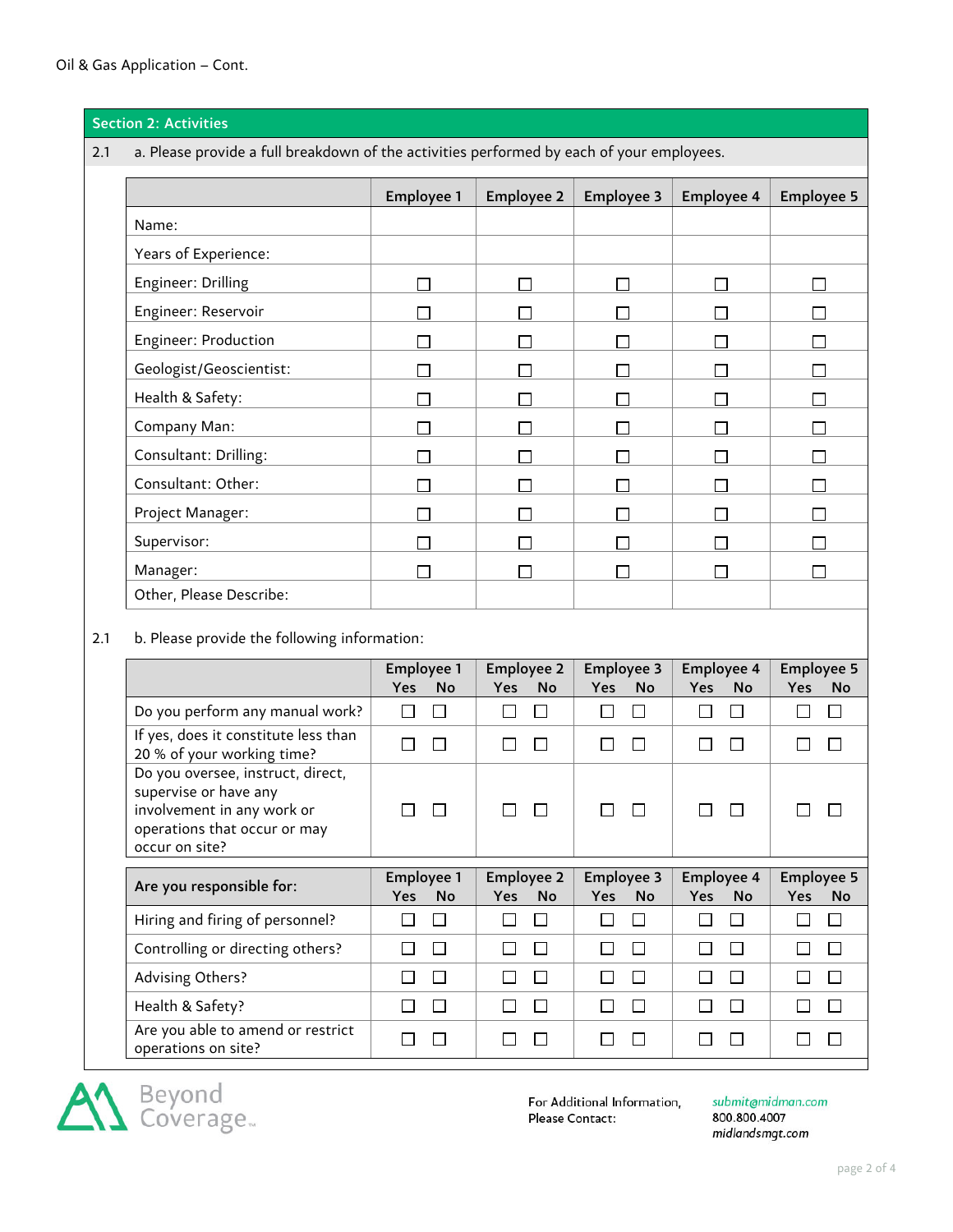Section 3: Contract Information

3.1 Do you sign any reciprocal hold harmless agreements with:

Rig operators or other principals?  $\Box$  Yes  $\Box$  No

Other Contractors?  $\Box$  Yes  $\Box$  No

Section 4: Claims Experience & Insurance History

4.1 Please provide details of your current Errors and Omissions insurance, if applicable, and what you require for the next year of insurance:

|           | Retroactive<br>Date $(MM/YY)$ | Effective<br>Date (MM/YY) | Limit | Deductible | Premium | Insurer |
|-----------|-------------------------------|---------------------------|-------|------------|---------|---------|
|           |                               |                           |       |            |         |         |
| Current:  |                               |                           |       |            |         |         |
| Required: |                               |                           |       |            |         |         |

## 4.2 Please provide details of your current General Liability insurance, if applicable, and what you require for the next year of insurance.

|           | <b>Effective Date</b><br>(MM/YY) | Limit | Deductible | Premium | Insurer |
|-----------|----------------------------------|-------|------------|---------|---------|
| Current:  |                                  |       |            |         |         |
| Required: |                                  |       |            |         |         |

- 4.3 Regarding all of the types of insurance to which this application form relates, AFTER INQUIRY:
	- a. Are you aware of any loss or damage, whether insured or not, that has occurred to any of the Companies to be insured (or to any existing or previous business of the partners or directors of any of the Companies to be insured) within the last 5 years, or
	- b. Are you aware of any circumstances which may give rise to a claim against any of the Companies to be insured or any partners or directors thereof, or
	- c. Have any claims or cease and desist orders been made against any of the Companies to be insured, or partners or directors thereof, or

Have any partners or directors of the Companies to be insured been found guilty of any criminal,

d. dishonest or fraudulent activity or been investigated by any regulatory body?

With reference to questions a, b, c and d above:  $\Box$  Yes  $\Box$  No

If the answer to the above is yes, then please attach full details including an explanation of the background of events, the maximum amount involved / claimed, the status of the claim(s) or circumstance(s) and any reserve(s) or payment (s) made by you and/or by insurers, and the dates of all developments and payments.



For Additional Information, Please Contact:

submit amidman.com 800.800.4007 midlandsmat.com